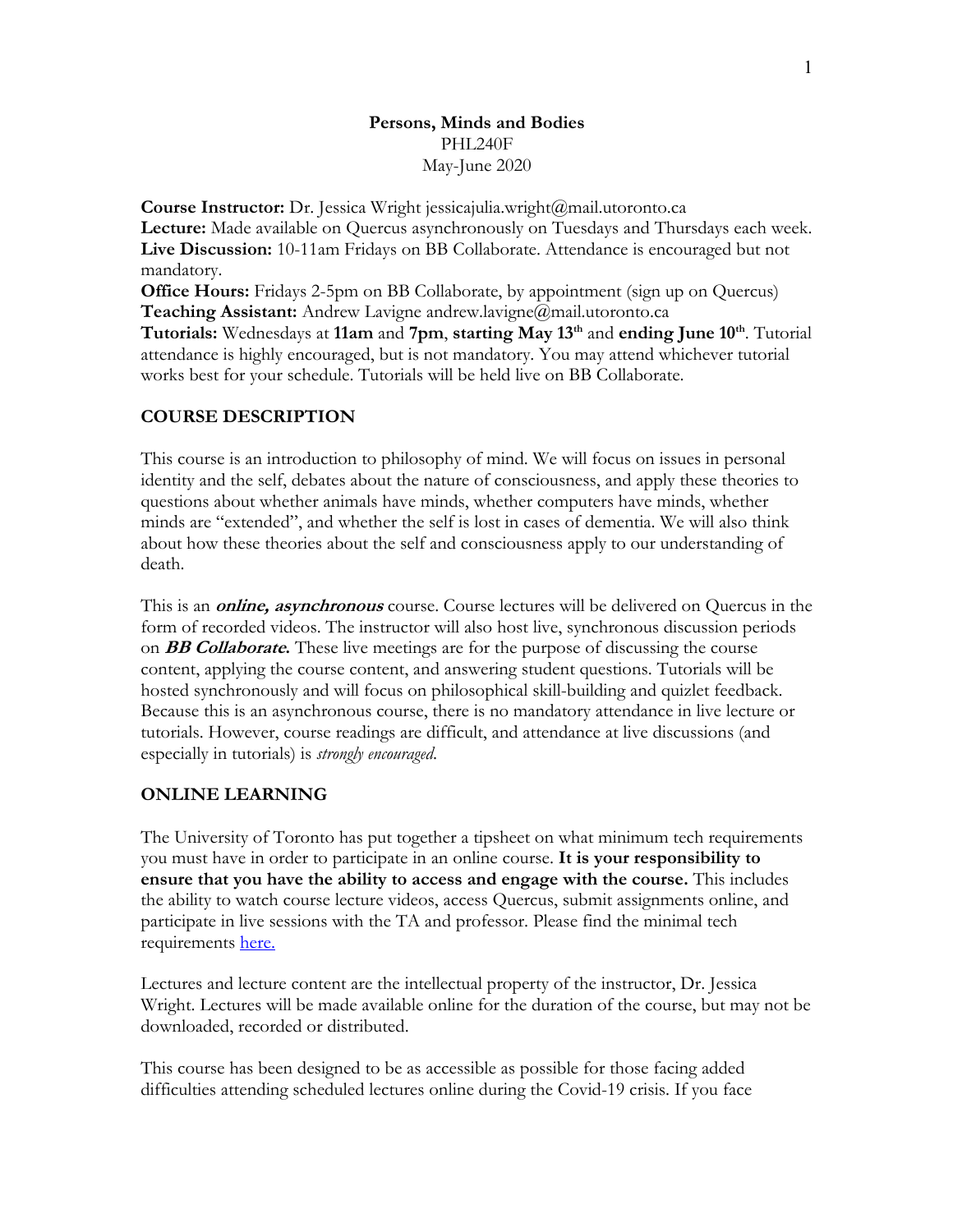difficulties that you feel will impede your ability to engage with the course, please inform the course instructor as soon as possible.

### **TEXTS**

All readings are available online via the course website (Quercus), or via the University of Toronto libraries website.

Many of the readings are available in hard copy in the following text, should you wish to purchase it:

David Chalmers *Philosophy of Mind: Classical and Contemporary Readings* (Oxford University Press, 2002)

We are also reading the following book. This is available online, but if you wish to purchase a hard copy, here is the information

John Perry *A Dialogue on Personal Identity and Immortality* (Hackett, 1978)

You are not required to purchase any texts for this class.

# **COURSE REQUIREMENTS**

Course requirements are as follows. Failure to complete an assignment will result in no grade being assigned for that assignment (0%). Failure to complete the Final Assessment may result in no grade being assigned for the course.

**40%** 5 x Quizlets. You must submit at least 5 over the course of the term (of 6 possible quizlets). Which ones you submit are up to you. **Quizlets are due weekly on Sundays**. **25%** Final Essay (~1000 words) **Due Monday June 08 35%** Final Assessment (take home) **Due Date TBD. Between June 17-25**

**Quizlets** may not be submitted late. Accommodation requests for quizlets must be made at the beginning of class.

**Late Papers** will be penalized in proportion to their tardiness, 3% per academic day (i.e. from 79 to 76) to a maximum of 10% per week. Papers must be uploaded to the course Quercus website, instructions will be given in class.

Papers and final assessments will be uploaded to turnitin.com for a review of textual similarity and possible plagiarism. Details about using Turnitin will be included in the essay assignment. You might also be asked to provide an oral defense of the argument in your paper.

#### **ASSIGNMENT DESCRIPTIONS**

**Quizlets:** Quizlets are weekly quizzes administered through Quercus. The quizlets are worth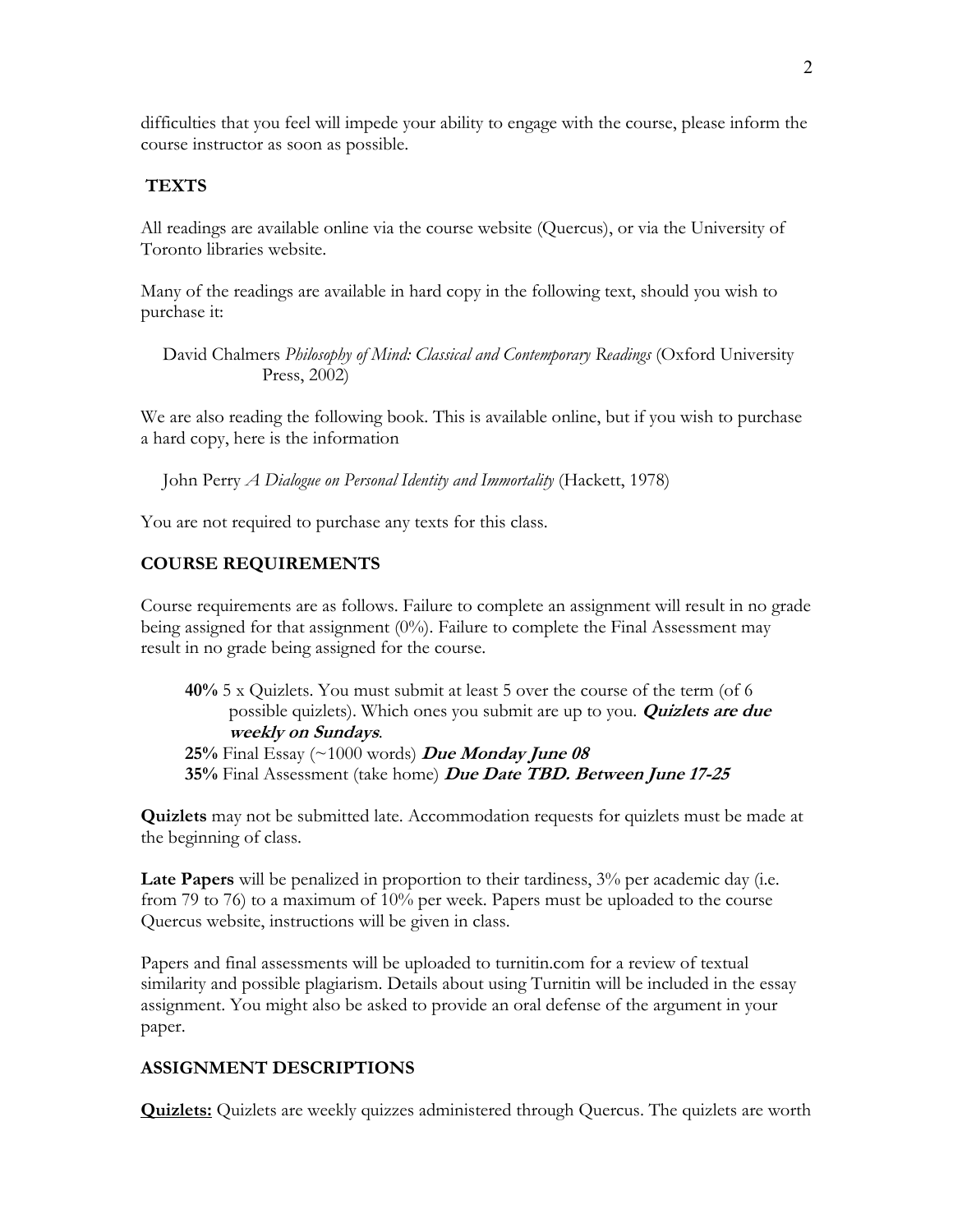8% of your final grade each. You will have a period of days to complete each week's quizlet. You must complete 5 quizlets over the course of the term, of 6 that are possible. Please note that, in the interest of providing feedback on quizlets, your answer may be used in class (anonymously) as a sample for educational feedback purposes. Because we will be discussing the answers to the quizlets in the week following completion of them, and because you will have ample time to complete them, **late submissions and/or excuses for quizlets will not be accepted.** If you require an accommodation for completion of the quizlets, you must register with Accessibility Services, and you must identify yourself to the professor **at the beginning of term** so that case-by-case accommodations can be fairly implemented**.**  Students are expected to have watched the week's lecture videos and done the week's course readings *before* completing that week's quizlet.

**Final Essay:** An argumentative philosophy paper. You will be provided with a choice of essay topics for your final paper. Some tutorial time will be dedicated to explaining and working on the skills associated with writing a philosophy paper.

**Final Assessment:** The final assessment will be in take-home format. Students will be provided with a window for completion of the final assessment. Available June 18<sup>th</sup> at 12am and due June  $20<sup>th</sup>$  at 11:59pm.

### **ACCESSIBILITY NEEDS**

The University of Toronto is committed to accessibility, as am I as a course instructor. If you require accommodation, or if you have any accessibility concerns about the course or course materials, please let the professor know, and contact Accessibility Services as soon as possible: disability.services@utoronto.ca or studentlife.utoronto.ca/accessibility.

### **EMAIL POLICY**

I will do my best to respond to email within two days of receipt. Please keep all emailed communication with the instructor and your course TA polite, professional, and brief. Longer questions may be best discussed during office hours. Unless it is an emergency, I will not respond to emails on weekends or holidays. I will not discuss substantive philosophical questions via email, but I am happy to do so in person during live discussions or office hours. I may not respond to emailed questions if the information you are asking about can be easily found in the syllabus.

Your TA will announce their own email policy.

## **ACADEMIC INTEGRITY**

Academic integrity is fundamental to learning and scholarship at the University of Toronto. Participating honestly, respectfully, responsibly, and fairly in this academic community ensures that the U of T degree that you earn will be valued as a true indication of your individual academic achievement, and will continue to receive the respect and recognition it deserves. Students are expected to know what constitutes Academic Integrity. Familiarize yourself with the University of Toronto's Code of Behaviour on Academic Matters: http://www.governingcouncil.utoronto.ca/policies/behaveac.htm. It is the rulebook for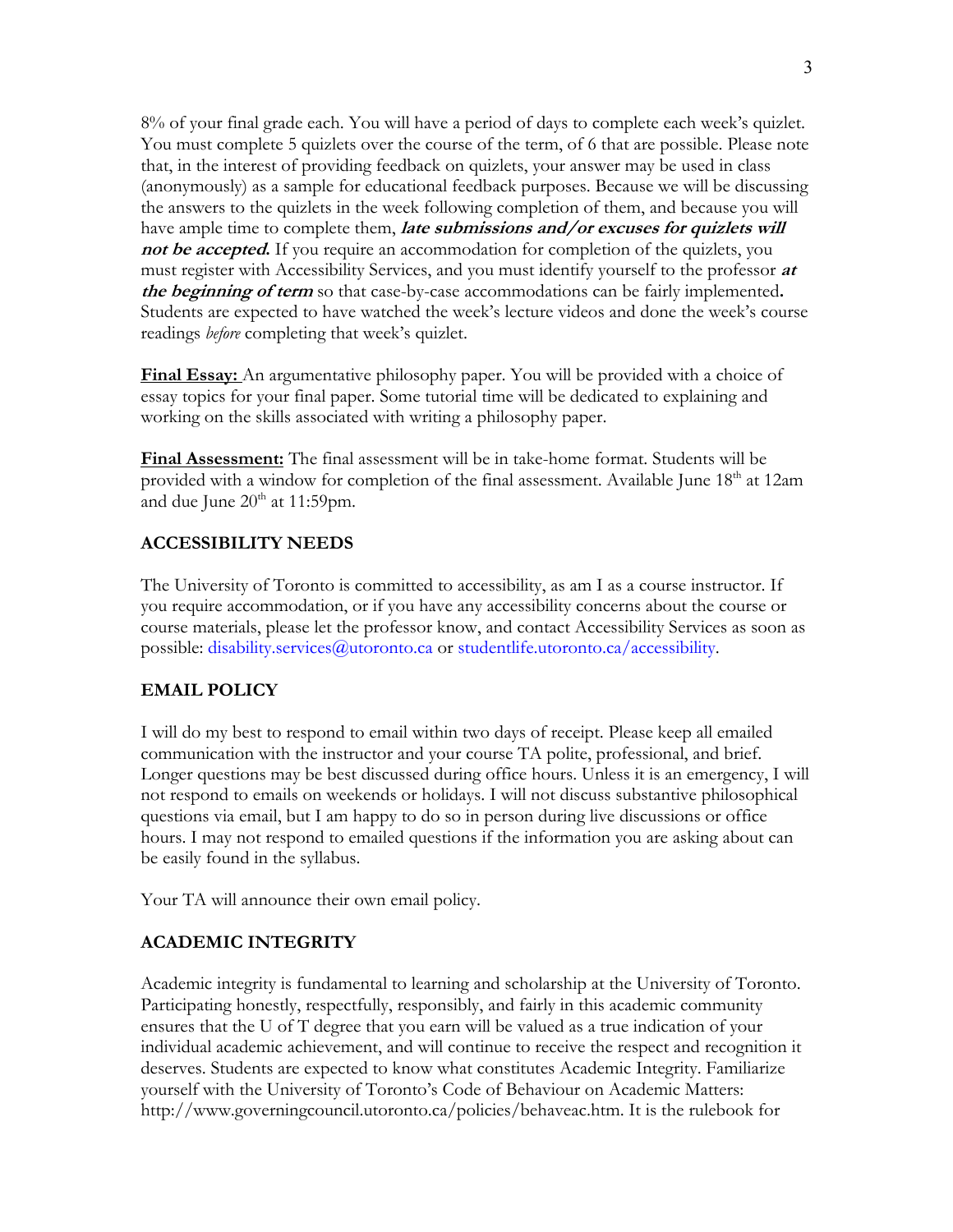academic behaviour at U of T. Please refer to U of T's guidelines on "Using Sources", which includes a tipsheet on "How Not to Plagiarize", available here.

## **COURSE SCHEDULE:**

*All readings subject to change without notice.*

### **WEEK 1: Introduction, Persons, & Animal Minds**

### **Topic #1: Introduction & Persons (May 5th)**

(1) Mary Anne Warren *selections from* "On the Moral and Legal Status of Abortion"

#### **Topic #2: Animal Minds (May 7th)**

(1) Descartes *selections from Discourse on the Method*

- (2) Thomas Huxley "On the Hypothesis that Animals are Automata, and its History"
- (3) Don Ross "The Elephant as a Person" (aeon)

# Sunday May 10<sup>th</sup>: 1<sup>st</sup> Quizlet due

### **WEEK 2: Substance Dualism**

#### **Topic #1: Substance Dualism (May 12th)**

(1) Rene Descartes, Meditations II and VI from *Meditations on First Philosophy*

#### **Topic #2: Problems for Dualism (May 14th)**

(1) Gilbert Ryle "Descartes' Myth" (3) Daniel Dennett "Why Dualism is Forlorn"

### **Sunday May 17th: 2nd Quizlet due**

#### **WEEK 3: Physicalism**

#### **Topic #1: Physicalism (May 19th)**

(1) U. T. Place "Is Consciousness a Brain Process?" (2) D. M. Armstrong "The Causal Theory of Mind"

#### **Topic #2: Problems for Physicalism (May 21st)**

(1) David Chalmers *excerpts from The Conscious Mind*

(2) Frank Jackson "Epiphenomenal Qualia"

## Sunday May 24<sup>th</sup>: 3<sup>rd</sup> Quizlet due

#### **WEEK 4: Minds & Machines**

#### **Topic #1: Do computers have minds? (May 26th)**

(1) Alan Turing "Computing Machinery and Intelligence"

(2) Searle "Minds, Brains and Programs" *excerpts*